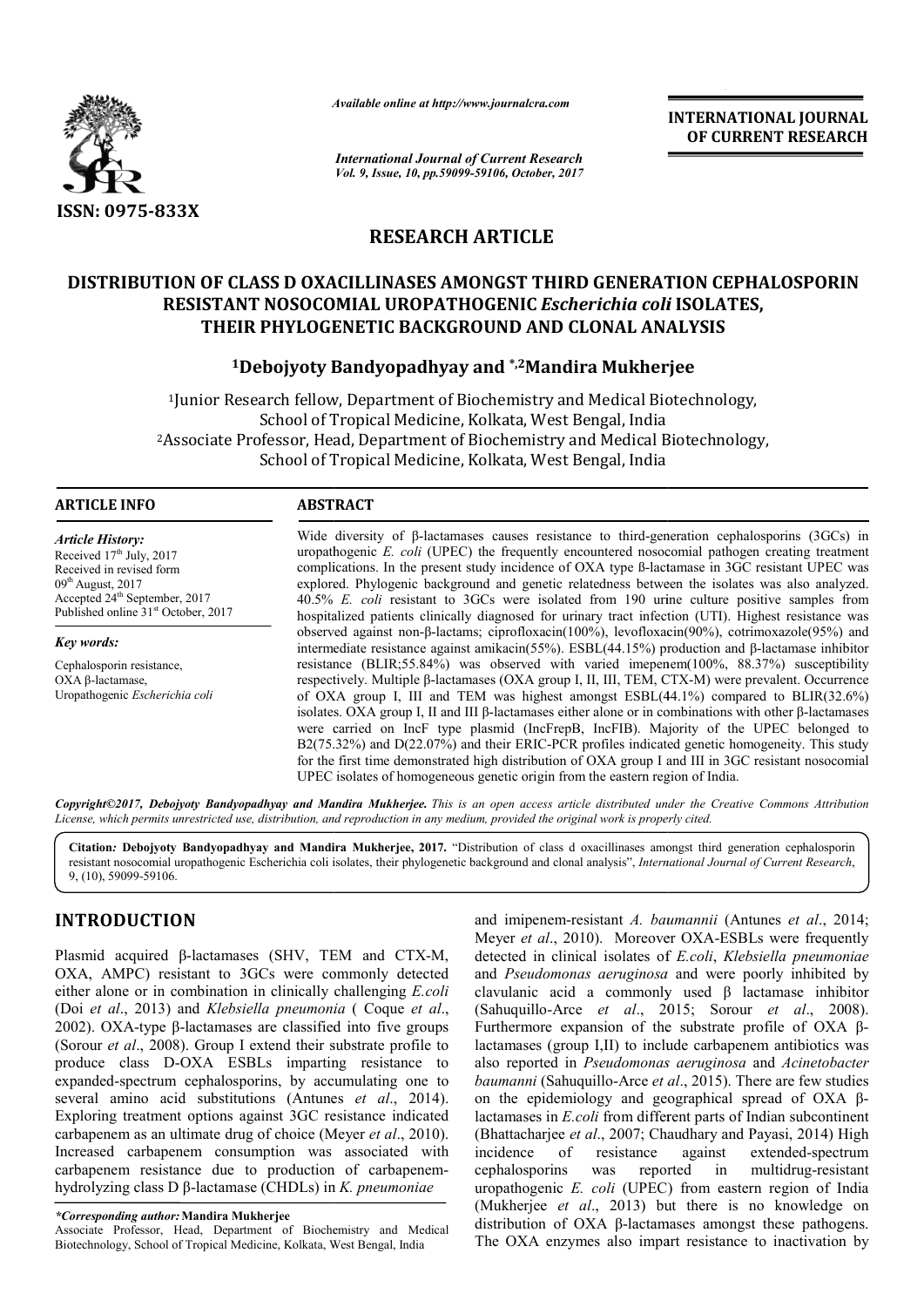medically important β-lactam–β-lactamase inhibitor combinations (Bethel *et al*., 2008) and poses serious challenges in treatment. However no specific phenotypic test can identify OXA enzymes amongst other β-lactamases and molecular detection was considered as the gold standard. In this study distribution of OXA β-lactamase groups was investigated amongst the β-lactamase resistant genes in 3GC resistant UPEC. The isolates were further characterized at molecular level with respect to their plasmid replicon types, phylogenetic background and genetic relatedness by Enterobacterial Repetitive Intergenic Consensus (ERIC) PCR analysis to provide an insight into appropriate therapeutics.

# **MATERIALS AND METHODS**

#### **Bacterial Isolates**

250 urine samples were collected from Carmichael Hospital for Tropical Diseases, Kolkata from patients clinically suspected for urinary tract infection. 190 samples yielded significant growth  $(>10^5 \text{ cftt/ml})$ . *E.coli* was detected in 77 isolates by colony morphology on MacConkey agar plates and speciated by standard biochemical test (Mukherjee *et al*., 2013) The study protocol was approved by the institutional ethical committee.

#### **Antibiotic Susceptibility**

Antimicrobial susceptibility testing of UPEC isolates was performed by Kirby-Bauer method (CLSI document M100- S21.2013). Antimicrobial disks of ciprofloxacin (CIP; 10 μg), levofloxacin (LE; 5 µg), ceftazidime (CAZ; 30 µg), cefotaxime (CTX; 30 µg), cefepime(CPM; 30 µg), cotrimoxazole(COT; 25 μg), amikacin(AK;10 μg), imepenem(IPM; 10 μg) tested were obtained from Hi-Media labs, Mumbai, India. *E.coli*  ATCC 25922 was used as a negative control strain.

#### **ESBL confirmatory test**

ESBL confirmatory test was performed using CAZ and ceftazidime-clavulanic acid (CAC;30+10 μg), CTX and cefotaxime-clavulanic acid (CEC;30+10 μg) and CPM and cefepime-tazobactam (CPT;30/10 μg) combination disks on 3GC resistant isolates (Mukherjee et.al.,2013). Interpretation of results was as per CLSI 2011 guideline (CLSI document M100-S21.2013).

#### **Plasmid DNA isolation, identification of β-lactamase genes and plasmid replicon typing**

Plasmid DNA was prepared from the clinical isolates that were lysed by lysis buffer (50mM Tris-HCl, 3%SDS, 2(N) NaOH) incubated at 55˚C for 60 minutes (Kado.1981). Phenol-chloroform extraction followed by CH<sub>3</sub>COONa/95%  $C<sub>2</sub>H<sub>5</sub>OH$  precipitation was performed. The plasmid pellet was washed with 70% ice cold  $C_2H_5OH$  air dried and resuspended in 20μl of 1x TE (10mM tris, 1mM EDTA) buffer and used as template to identify β-lactamase genes *TEM*, *CTX-M* and *OXA*  (Sorour *et al*., 2008; Mukherjee *et al*., 2011) The *OXA* positive isolates were further screened by PCR for identification of OXA groups (Sorour *et al*., 2008). Plasmid replicon types were assigned to incompatibility groups by PCR based replicon typing (PBRT) using IncFrep, F1B, N, I1, A/C, H1, X, Y, L/M, W primers as described (Carattoli *et al*., 2005).

#### **Cluster analysis**

Cluster analysis was performed using heatmap.2 function in gplots library (version 2.17.0) in R software package (version 3.2.0). Euclidean distance was used for both row and column dissimilarity. Clustering used complete linkage and was used for data visualization, so no formal statistics were run (Ibrahim *et al*., 2016)

#### **Bacterial total DNA isolation, detection of phylogenetic groups and ERIC typing**

Bacterial total DNA was extracted from whole cells by boiling method (Farshad and Emamghorashi, 2009) and stored at –20 <sup>0</sup>C until use. PCR was performed on extracted DNA to detect the phylogenetic group of the isolates using specific primers against the three DNA markers; *chuA*, *yjaA* and the DNA fragment *TSPE4.C2* (Clermont *et al*., 2000) and ERIC-PCR typing using primersERIC-1; 5'-AGCTCCTGGGGATTCA-3'and ERIC-2;5'-AAGTAAGTGACTGGGGTGAGCG-3' (Dhanashree and Mallya 2012). A dendrogram was constructed from comparison of ERIC PCR profiles, using the Dice coefficient, and clustered by unweighted pair group method with arithmetic averages (UPGMA) (Durmaz *et al*., 2015).

# **RESULTS**

#### **Antibiotic resistance**

The antibiogram analysis on 77UPEC isolates indicated highest resistance against 3GCs, CAZ (95%) and CTX(97.4%), fourth generation cephalosporin, CPM(91%), followed by resistance against non-β-lactam drugs CIP(100%), LE(90.00%) and COT(95.00%). Resistance to AK was intermediate (55%). ESBL production was detected in 44.15% (34/77) and remaining isolates 55.85% (43/77) were β-lactam-β-lactamase inhibitor resistant (BLIR). Moreover all ESBL producers were sensitive to IPM with a high level (88.37%) of sensitivity against BLIR isolates. The antibiotic resistance profile of each *E coli* isolate against the β-lactam and non-β-lactam drugs was clustered using heatmap.2 function of R statistical package based on their sensitivity to β-lactam-β-lactamase inhibitor combination. Clustered resistance against non-β-lactam drugs (CIP, LE) was observed in both ESBL and BLIR isolates. Moreover isolates sensitive to IPM formed a discrete cluster with respect to other antibiotics irrespective of β-lactamase inhibitor sensitivity (Fig. 1).

#### **β-lactamase genotypes and plasmid replicon types**

All 77isolates harbored β-lactamase genes including TEM alone in  $13(16.9\%)$  isolates, 1  $(1.3\%)$  each for CTX-M and OXA group III alone and rest 62(80.5%) for multiple βlactamase genes. Combination of OXA group I, III and TEM β-lactamase was present in 29(37.7%) isolates. Highest occurrence was observed amongst ESBL (44.1%) producers compared to BLIR (32.6%) isolates. Moreover combination of only OXA group I and III present amongst ESBL (11.8%) and BLIR (11.4%) isolates were comparable. Similarly CTX-M in combination with multiple β-lactamases in both ESBL (20.6%) and BLIR (20.5%) isolates were also comparable. OXA group II was present in 1 BLIR isolates along with OXA group I and in another in combination with OXA group I, TEM, CTX-M respectively (Fig 1).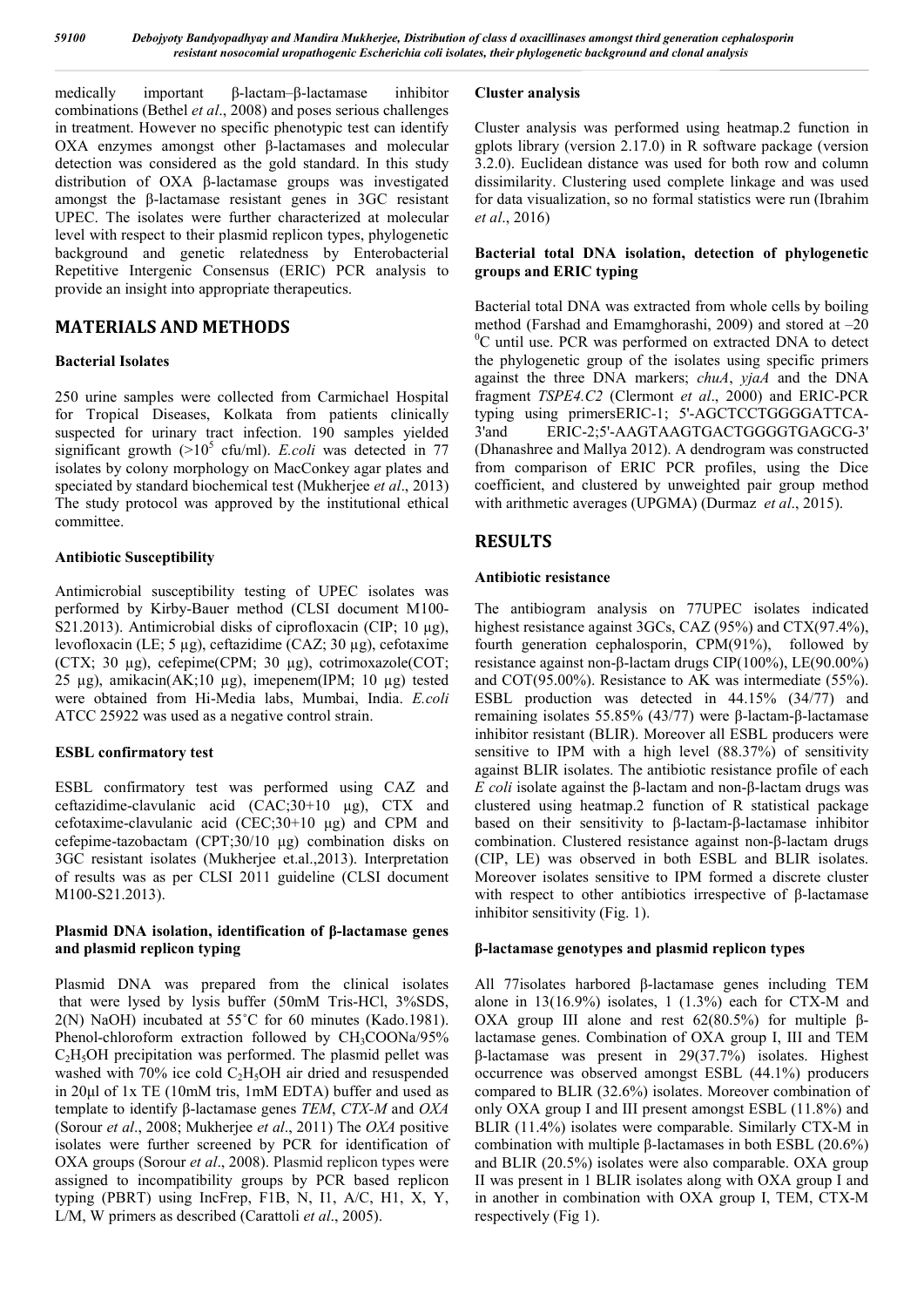

**Fig. 1. Heatmap representation of zone of growth inhibition surrounding standard antibiotic disks to 11 antibiotics for 77** *E. coli*  **isolates. The size of the zone of inhibition was represented by the colour spectrum in the diagram, red; no zone of inhibition (highly resistant), red to orange; zone of inhibition 10–22 mm depending on antibiotic (resistant), orange to yellow; zone of inhibition 17–27 mm depending on antibiotic (sensitive) and yellow to white; zone of inhibition of 30–37 mm (highly sensitive)**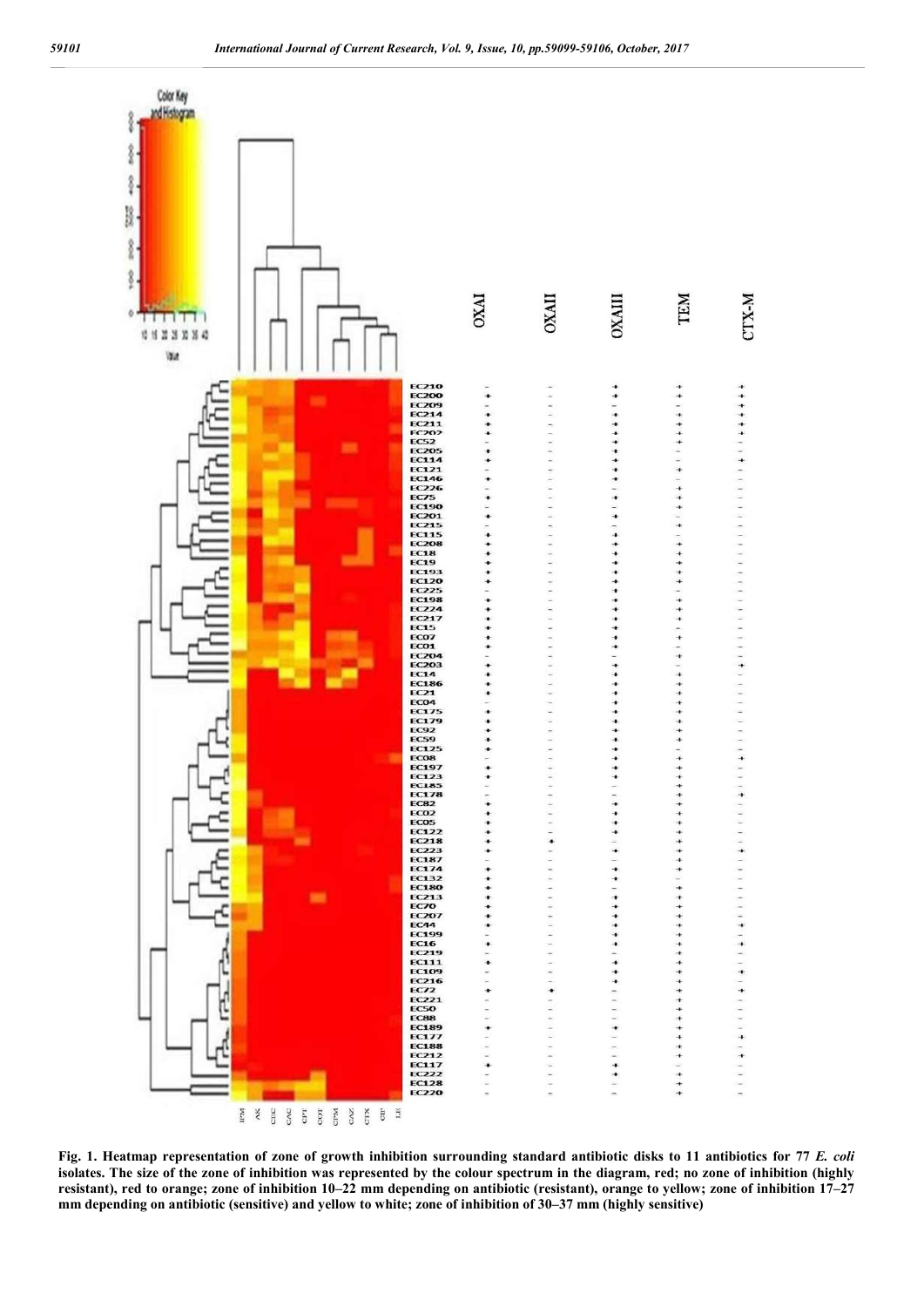None of the isolates harbored SHV β-lactamase. When the distribution of the β-lactamases in each *E. coli* isolate was clustered using heatmap.2 function of R statistical package, isolates that harbored OXA group I, III and TEM β-lactamases formed a discrete cluster followed by related sub-clusters of isolates that harbored β-lactamase genes either alone or in combination respectively (Fig. 2).

Plasmids that belong to IncF type replicons (IncFrepB, IncFIB ; 64/77) and IncF and IncI1 types (13/77) was distributed in isolates that harbor OXA group I, II and III in combinations with other β-lactamases. However IncFrepB, IncFIB (6/77) and IncFIB (3/77) plasmid replicon types were distributed in isolates that harbored only OXA group I and III respectively (Fig 3).



**Fig. 2. Heatmap representation of distribution of β-lactamase genes** *blaOXA***,** *blaTEM***,** *blaCTX-M* **either alone or in combination in 77**  *E. coli* **isolates resistant to 3GCs. The presence and absence was represented by the colour spectrum in the diagram, red; gene absent, white; gene present. Presence of** *blaOXAI***,** *blaOXAII***,** *blaOXAIII***,***blaTEM***,** *blaCTX-M* **was indicated as (+) and absence as (-) respectively**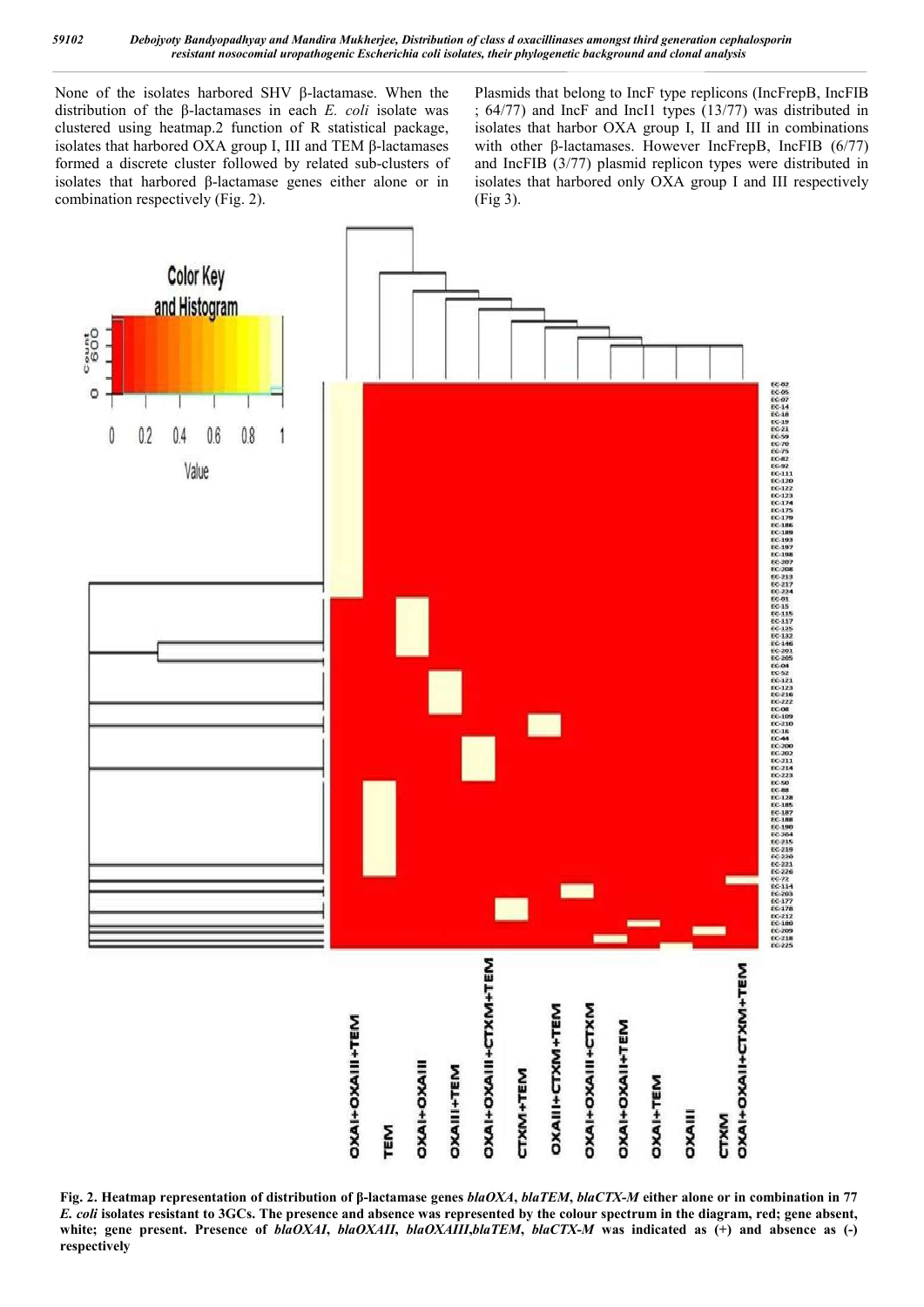



 $\overline{0}$ 

**EC219** 

**EC218** 

EC202

EC02

**EC190** 

 $ECD22$ 

EC204

EC122

EC70

ECSO

**EC174** 

EC125

EC128

EC214

**EC16** 

EC221

EC92

EC<sub>25</sub>

**EC225** 

EC120

EC175

EC132

FC18

EC224

**EC193** 

EC109

EC220

**EC121** 

**EC208 EC180** 

 $f(22)$ 

**EC198** 

 $ECS2$ 

 $f(12)$ 

**EC115** ECIS

EC21

ECOS

**EC203** 

**EC117** 

**EC07** 

ECLES

**EC19** 

**EC146** 

**EC215** 

EC01

**EC178** 

 $EC122$ 

**EC216** 

ECI11

EC44

reso

**EC14** 

EC82

 $tCT2$ 

EC207

rone

**EC212** 

**EC199** 

EC201

EC197

**FCRR** 

 $ECD17$ 

EC205

EC188

**EC185** 

**ECO4** 

**EC209** 

EC210

EC213

**EC186** 

**EC211** 

EC200

EC179

EC226

**EC187** 

**EC114** 

 $\frac{0}{6}$  $\frac{0}{6}$ å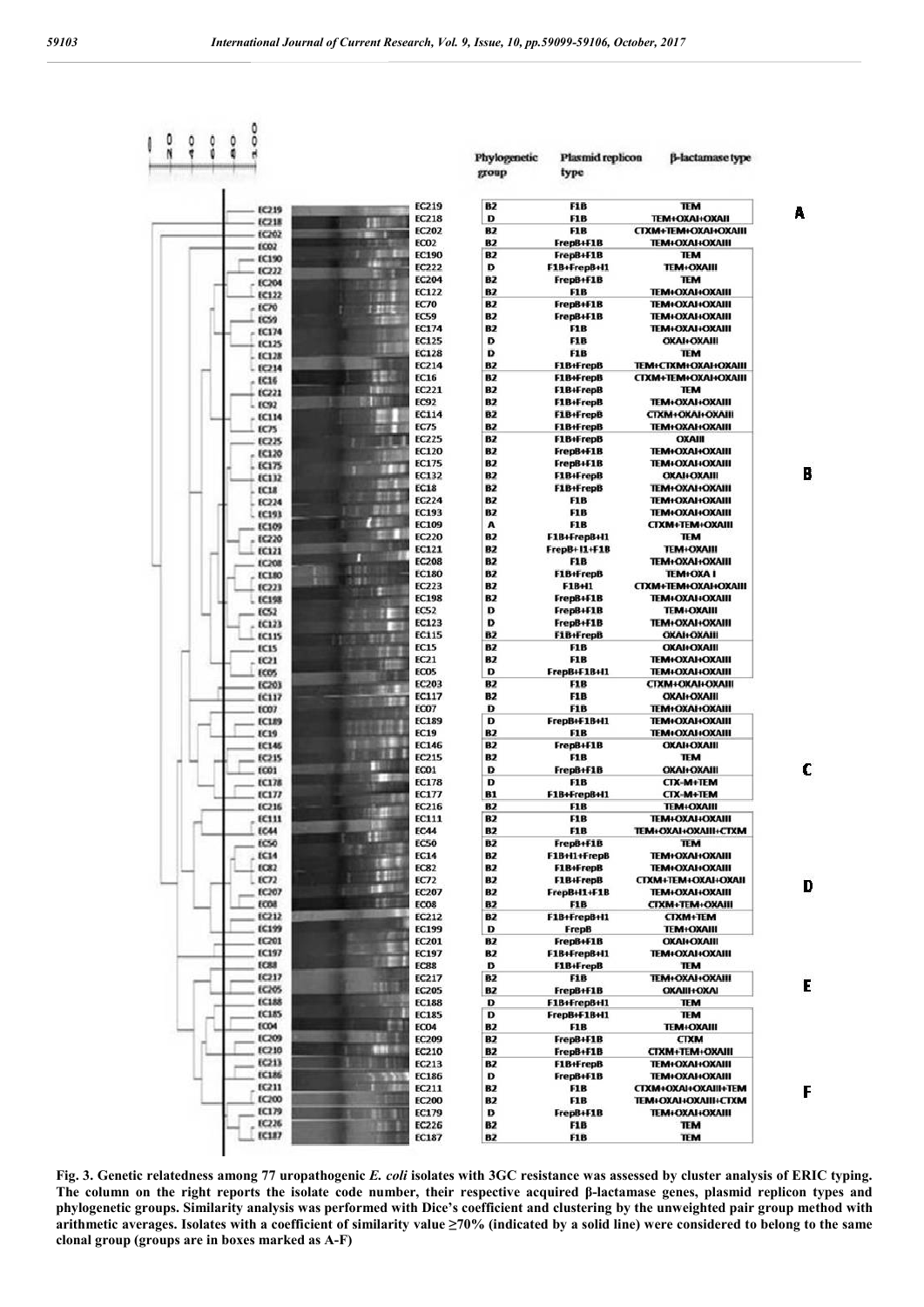#### **Phylogroups and ERIC profiles**

Phylogenetic background of 77*E.coli* isolates analyzed indicated prevalence of pathogenic phylotype B2(75.32%, 58/77) followed by D(22.07%, 17/77) with rare incidence of commensal phylogroups B1(1.29%, 1/77) and A(1.29%, 1/77) respectively (Fig. 3). A dendogram was constructed on ERIC-PCR profiles to show the degree of relatedness among the isolates. A genetic relatedness at  $\geq 70$  % similarity was observed among 77 *E. coli* isolates represented by 6 related clusters (A-F) with closely related sub-clusters. The largest cluster B consists of 5 sub-clusters followed by the 3 clusters $(C, D, F)$  that is further sub-divided into 3 sub-clusters respectively. Moreover the genetically related isolates were independent with respect to their phylogenetic background, acquisition of multiple replicon type plasmids and β-lactamase resistant genes (Fig. 3).

### **DISCUSSION**

High rate of multidrug resistance among UPEC isolates with varied level of resistance against 3GCs were reported from different parts of India and abroad (Meyer *et al*.,2010; Niranjan, and Malini.,2014). In this study, antibiogram analysis on 3GC resistant UPEC showed high resistance to non-β-lactams with moderate sensitivity to amikacin and highest sensitivity to imepenem. ESBL producing *Enterobacteriaceae* are widely disseminated in India and carbapenems are drug of choice (Taneja *et al*., 2008). TEM, SHV and CTX-M were reported as predominant β-lactamases imparting ESBL genotypes (Doi *et al*.,2013). There is paucity of data on distribution of OXA-ESBL amongst UPEC from India. High incidence of OXA β-lactamase was reported in *E. coli* and *Pseudomonas aeruginosa* showing narrow spectrum and extended-spectrum (ES) β-lactamase resistance respectively (Sahuquillo-Arce *et al*., 2015). ES-OXA was identified as variants of their narrow-spectrum counterparts; OXA-10, OXA-2, OXA-1 (Poirel *et al*., 2010). Alizade *et al*.2015 reported distribution of low frequencies of OXA βlactamase in UPEC isolates. Similarly another study by Lee *et al*.2005, also showed low prevalence of OXA group I (13.5%), II(2.3%) and III(6.3%) in *P. aeruginosa* isolates. Our study indicated high frequencies of combination of OXA group I and III β-lactamases in the UPEC isolates. CTX-M was considered most prevalent ESBL-worldwide and replaced TEM and SHV as predominant ESBL in many European countries (Livermore *et al*.2007) A recent study from India reported predominance of CTX-M in extra-intestinal pathogenic *E.coli* (Alhetar, and Lakshmidevi, 2015). However our study indicated predominance of co-existence of OXA group I and III with TEM β-lactamases with rare incidence of CTX-M in UPEC isolated from hospital settings irrespective of β-lactam-βlactamase inhibitor sensitivity. Majority of clinically relevant plasmid mediated OXA β-lactamases were mostly found in gram negative pathogens such as pseudomonads, acinetobacters and members of the *Enterobacteriaceae* (Sorour *et al*., 2008; Nowak P *et al*., 2012). Reports indicated predominance of IncF type plasmid replicons in *E. coli* isolates that harbored different β-lactamase resistant genes. Furthermore IncF type replicons have been previously identified as carriers of CTX-M-15 in different clinical isolates of *E.coli* (Carattoli *et al*., 2008). Our results indicated distribution of IncFrepB and IncFIB plasmid replicon types in isolates that harbored only OXA group I and III respectively. Studies from different geographical regions around the world

reported predominance of phylogenetic group B2 amongst the 3GC resistant *E.coli* isolates (Carattoli *et al*., 2008; Lee *et al*., 2015). A recent report indicated prevalence of phylogenetic groups B2 and D in different clinical ESBL producing quinolone resistant *E.coli* isolates (Durmaz *et al*., 2015). In contrast to other reports 3GC resistant strains commonly belonged to phylogroup A and sensitive strains belonged to phylogroups B2 or D respectively (Courpon-Claudinon *et al*., 2011). Genetic relatedness on ERIC-PCR profiles suggests probable clonal spread of 3GC resistance due to transmission of resistant plasmids and other mobile genetic elements possibly from an outbreak of a resistant strain. Therefore the degree of clonality within the resistant *E. coli* population with respect to various phylogenetic groups must be explored to formulate therapeutic options. Our results indicated predominance of phylogenetic group B2 followed by D among the 3GC resistant UPEC isolates regardless of their clonal relatedness at the level of  $\geq 70\%$  similarity. No direct correlation between ERIC-PCR genotypes, phylogenetic groups and resistance gene determinants, suggests multiple subtypes of the species may be involved in the isolates considered in this study.

Therefore this is the first report of its kind stating the distribution of OXA β-lactamase groups in multidrug resistant UPEC isolates in varied combination with other β-lactamases (TEM, CTX-M) that is highly alarming as it may create complications in therapeutics. Interestingly a recent study showed that class D enzymes (OXA-2, OXA-10) that are currently regarded as non- carbapenemases in *E. coli* may in fact be carbapenem-hydrolyzing class D β-lactamases (CHDLs) in nonfermentative *Acinetobacter baumannii***.** However in contrast low level of resistance against carbapenem was observed on expression of CHDLs in *E.coli* (Antunes *et al*., 2014). These studies clearly demonstrated the importance of the bacterial host in determining whether an enzyme can be classified as CHDL. High incidence of OXA group I in our study was alarming. Indiscriminate use of carbapenem may result in possible amino acid variations to accommodate the carbapenem-hydrolyzing property of the extended-spectrum enzymes (Antunes *et al*., 2014; Alizade *et al*., 2015; Carattoli *et al*., 2008) limiting treatment options. Therefore these pathogenic isolates may be considered as potential reservoir of Class D β-lactamases with extendedspectrum activity.

#### **Conclusion**

Predominant distribution of class D OXA group I and III and class A TEM β-lactamases was observed amongst the 3GCresistant nosocomial UPEC from eastern India. ERIC-PCR revealed 6 related clonal groups at the level of  $\geq 70$  % genetic similarity with universal distribution of OXA group I and III enzymes either alone or in combination with multiple βlactamases. Susceptibility towards imepenem indicated suitable treatment option. However its indiscriminate use must be restricted as it may result in dissemination of CHDLs. Therefore implementation of routine molecular analysis of circulated β-lactamases among UPEC must be undertaken to develop appropriate therapeutics to combat 3GC resistance.

#### **Acknowledgements**

Consumable support to carry out the research was provided from a grant from Rameshwardasji Birla Smarak Kosh special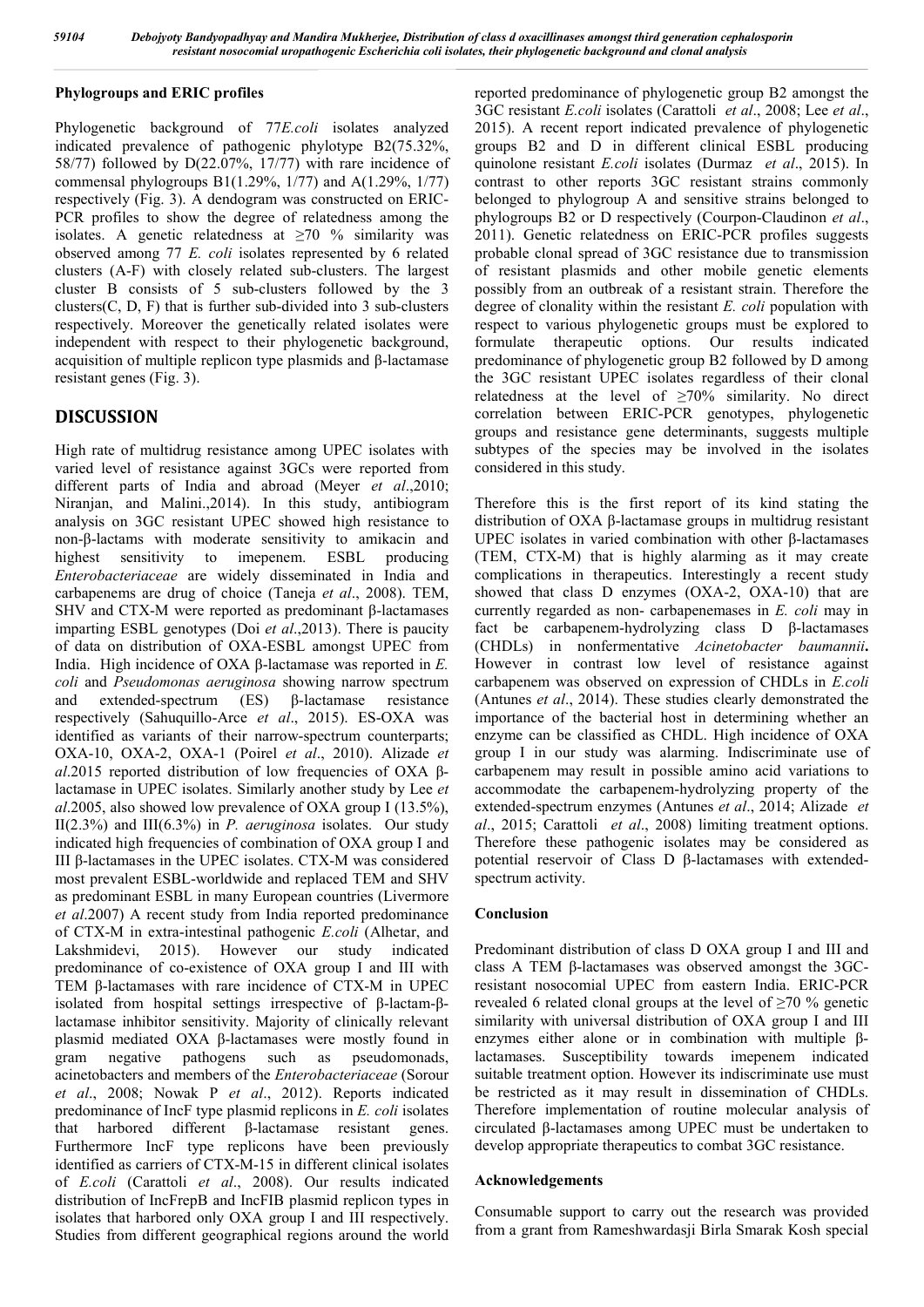research grant. The authors thank Professor Nandita Basu, Director, and Professor Bibhuti Saha, Head, Department of Tropical Medicine, School of Tropical Medicine, Kolkata West Bengal, India for their kind support.

**Conflict of Interest:** There is no conflict of interest

### **REFERENCES**

- Alhetar, KY. and Lakshmidevi, N. 2015. Prevalence of CTX-M-15 beta-Lactamase Producing Escherichia coli among Extra-intestinal Infections. *Int J Curr Microbiol Appl Sci*., 4,243–250.
- Alizade, H., Fallah, H., Ghanbarpour, H., Aflatoonian, M., Taherpour, A., Sharifi, H., and Goudarzi, H. 2015. Genotyping of ESBL Producing Uropathogenic and Diarrheagenic *Escherichia coli* in Southeast of Iran. Infectious Disorders – Drug Targets*. 15,* 118*-*124
- Antunes, N.T., Lamoureaux, T, L., Toth, M., Stewart, N,K., Frase, H., and Vakulenko, SB.2014. Class  $D \beta$ -Lactamases: Are They All Carbapenemases? *Antimicrob Agents Chemother,* 58, 2119–2125
- Bethel, C,R., Distler, A,M., Ruszczycky, M,W., Carey, M,,P., Carey, P, R., Hujer, A,M., *et al*. 2008. Inhibition of OXA-1beta-lactamase by penems. Antimicrob Agents Chemother. 52,3135–3143.
- Bhattacharjee, A., Sen, M.R., Anupurba, S., Prakash, P., and Nath, G. 2007.Detection of OXA-II group extendedspectrum β lactamase-producing clinical isolates of Escherichia coli from India. *J Antimicrobial Chemother.* doi:10.1093/jac/dkm267
- Carattoli, A., Bertini, A., Villa, L., Falbo, V., Hopkins, K L., and Threlfall, E, J. 2005. Identification of plasmids by PCR-based replicon typing. *J. Microbiological Methods* 63, 219–228.
- Carattoli, A., García-Fernández, A., Varesi, P., Fortini, D., Gerardi, S., Penni, A *et al*. 2008. Molecular epidemiology of escherichia coli producing extended-spectrum βlactamases isolated in Rome, Italy. *J Clin Microbiol.* 46:103–108.doi:10.1128/JCM.01542-07
- Chaudhary, M., and Payasi, A. 2014. Prevalence, Genotyping of Escherichia coli and Pseudomonas aeruginosa Clinical Isolates for Oxacillinase Resistance and Mapping Susceptibility Behaviour. *Microbial & Biochemical Technology*. 6(2):063-067
- Clermont, O., Bonacorsi, S., and Bingen, E. 2000. Rapid and simple determination of the Escherichia coli phylogenetic group. *Appl Environ Microbiol*., 66, 4555–4558.
- CLSI document M100-S21. Wayne, PA 2013. Clinical and Laboratory Standards Institute, 1. Clinical and Laboratory Standards Institute. Performance Standards for Antimicrobial Susceptibility Testing.
- Coque, T, M., Oliver, A., Baquero, F., *et al.,* 2002. Genes Encoding TEM-4, SHV-2, and CTX-M-10 Extended-Spectrumβ-Lactamases Are Carried by Multiple *Klebsiella pneumonia* Clones in a Single Hospital (Madrid, 1989 to 2000). *Antimicrob. Agents Chemothe*r.46, 500–510.
- Courpon-Claudinon, A., Lefort, A., Panhard, X., Clermont, O., Dornic, Q., Fantin, B, Mentr F., *et al.* 2011. Bacteraemia caused by third-generation cephalosporin-resistant Escherichia coli in France: Prevalence, molecular epidemiology and clinical features. *Clin Microbiol Infect.*  17, 557–565.
- Dhanashree, B., and Mallya, SP. 2012. Molecular typing of enteropathogenic Escherichia coli from diarrheagenic stool samples. *J. Clin. Diagnos. Res.* 6, 400–404.
- Doi, Y., Park, Y, S., Rivera, J I., Adams-Haduch, J, M., Hingwe, A *et al* 2013. Community-associated extendedspectrum-lactamase-producing Escherichia coli infection in the United States*. Clin Infect Dis.* 56, 641–648.
- Durmaz, S., Banu, Buyukunal., Bal, E., Gunaydin, M., Yula, E., and Percin, D. 2015. Detection of β-lactamase genes, ERIC-PCR typing and phylogenetic groups of ESBL producing quinolone resistant clinical Escherichia coli isolates. *Biomed Res.* 26,43–50
- Farshad, S. and Emamghorashi, F. 2009. Children with Urinary Tract Infection. *Saudi J Kidney Dis Transpl*. 20, 613–617
- Ibrahim, D, R., Dodd, C, E, R., Stekel, D, J., Ramsden ,S, J. and Hobman, J.L. 2016. Multidrug resistant, extended spectrum β-lactamase (ESBL) -producing Escherichia coli isolated from a dairy farm. *FEMS Microbiol.* Ecology 92,1–13.
- Kado, C I. 1981. Rapid Procedure for Detection and Isolation of Large and small plasmids *J. Bacteriol.* 145, 1365–1373
- Lee J.H., Subhadra B., Son Y.J., Kim D.H., Park H.S., Kim J.M., *et al*2015. Phylogenetic group distributions, virulence factors and antimicrobial resistance properties of uropathogenic Escherichia coli strains isolated from patients with urinary tract infections in South Korea. *Letters Appl. Microbiol.* 62, 84-90.
- Lee, S., Park, Y-J Kim., M, Lee., H, K, Han., K, Kang C. S., and Kang, M.W. 2005. Prevalence of Ambler class A and D beta-lactamases among clinical isolates of Pseudomonas aeruginosa in Korea. *J Antimicrob Chemother.*56,122–127.
- Livermore, D, M., Canton, R., Gniadkowski, M., Nordmann, P., Rossolini, G, M., Arlet, G., *et al* 2007. CTX-M: Changing the face of ESBLs in Europe. *J Antimicrob Chemother.* 59, 165–174.
- Meyer, E., Schwab, F., Schroeren-Boersch, B., and Gastmeier, P. 2010. Dramatic increase of third-generation cephalosporin-resistant E. coli in German intensive care units: secular trends in antibiotic drug use and bacterial resistance, 2001 to 2008. *Crit Care.*; 14; R113
- Mukherjee, M., Basu, S. and Majumdar, M. 2011. Detection of bla TEM and bla CTX-M genes by multiplex polymerase chain reaction amongst uropathogenic Escherichia coli strains isolated from hospitalized patients in Kolkata , India *Int. J. Biosci.,*1,64–69.
- Mukherjee, M., Basu, S., Mukherjee, S, K., and Majumder, M. 2013. Multidrug-Resistance and Extended Spectrum Beta-Lactamase Production in Uropathogenic E . Coli which were Isolated from Hospitalized Patients in Kolkata , India. *J. Clin. Diagnos. Res.* 449–453. doi: 10.7860/ jcdr/2013/ 4990.2796
- Niranjan, V., and Malini, A. 2014. Antimicrobial resistance pattern in Escherichia coli causing urinary tract infection among inpatients. *Indian J Med Res.,* 139, 945–8.
- Nowak, P., Paluchowska, P., and Budak, A. 2012. Distribution of blaOXA genes among carbapenem-resistant Acinetobacter baumannii nosocomial strains in Poland. *New Microbiol*., 35, 317–325.
- Poirel, L., Naas, T., and Nordmann, P. 2010. Diversity, epidemiology, and genetics of class D β-lactamases. *Antimicrob Agents Chemother*., 54,24–38
- Sahuquillo-Arce, J, M., Hernández-Cabezas, A., Yarad-Auad, F., Ibáñez-Martínez, E., Falomir-Salcedo, P., Ruiz-Gaitán,